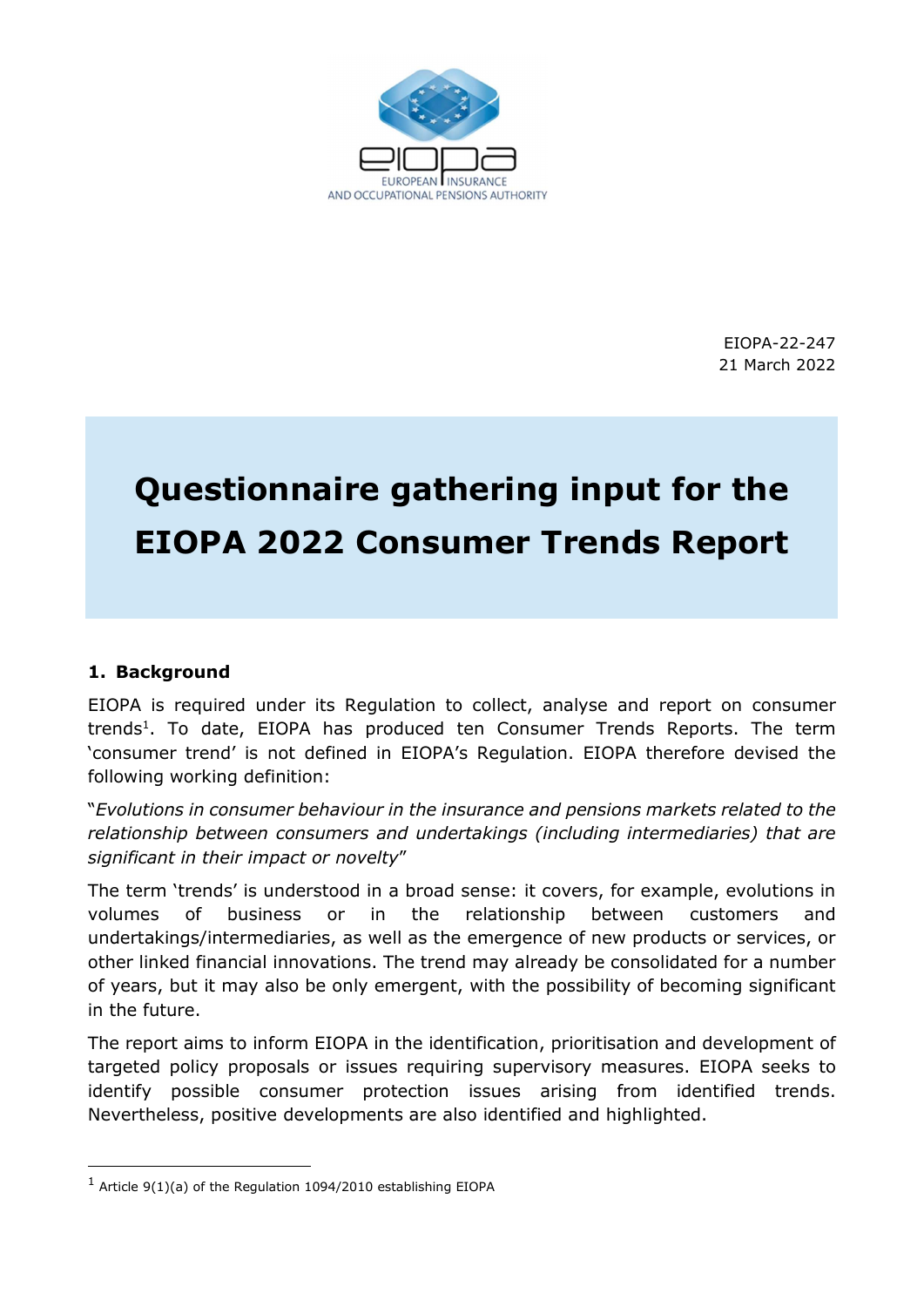

For the development of Consumer Trends Report, EIOPA follows an agreed upon methodology, which includes collecting inputs from stakeholders.

# 2. Questions

Like in the past years, EIOPA would like to collect informal input from stakeholders to complement the other sources of information available for the Consumer Trends Report. In addition to relevant information/answers, it would be very useful if supporting documents/links could be provided to complement your feedback. References to specific examples observed at national or European level are also strongly encouraged.

The deadline to provide input is **Friday 20 May 2022**.

# 2.1. Top 3 risks and positive developments observed in the market

# 2.1.1.Top 3 Consumer Protection Issues

Kindly highlight what are the most concerning consumer protection issues. The information on product specific initiatives will be requested in section 3 of the questionnaire.

Note: The wording 'first', 'second', and 'third', is not meant to rank the top 3 issues.

# Consumer Protection Issue 1

# Germany: Health and professional disability

Cases have been reported that persons who have symptoms of Long Covid had to accept an increase of health premiums (loading of risk) or, if they wanted to change the health insurer that the contract conclusion was rejected. With regard to professional disability there were cases following to which insurers refused to accept that symptoms of disability are actually caused by corona infection. The burden of proof is on the side of the insured person.

In general the Corona Pandemic did not have any major impact neither on contract conclusions nor on health costs. One reason was that especially costs for hospitalization based on other reasons than corona were often postponed, in consequence these costs are expected to have their impact later (cf. monthly journal: Versicherungswirtschaft, February 2021).

## Consumer Protection Issue 2

## Germany: more cases of run-off of life insurances probable.

In April 2022 the German economic newspaper Handelsblatt published the news that two of the biggest foreign life insurers in Germany (AXA and Zurich) are planning to sell major parts of their life insurance portfolios (AXA Germany with about 800.000 contracts and assets of about 20 bn Euro, Zurich with assets of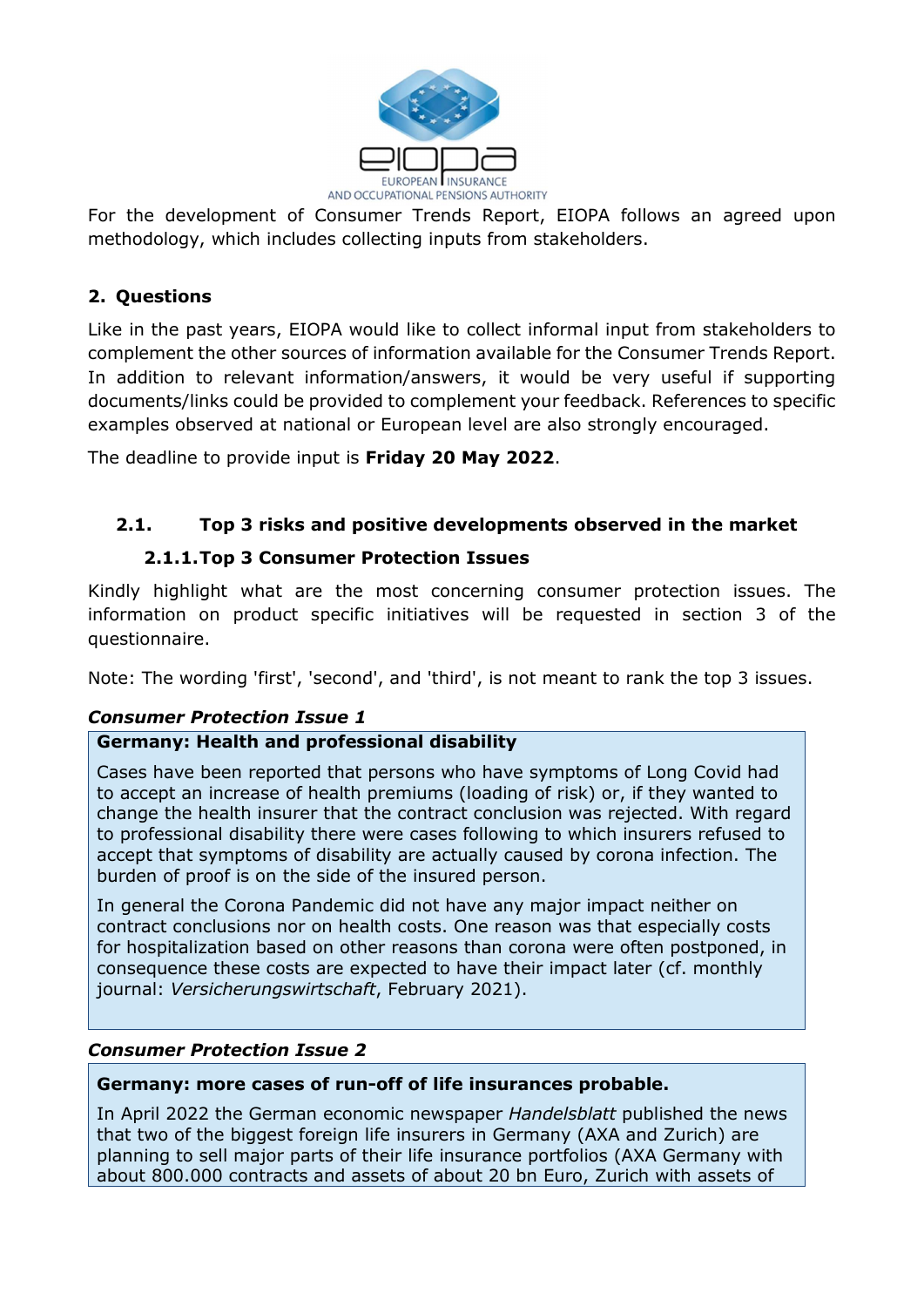

about 15 bn Euro). Zurich clearly points out that mainly contracts with traditional minimum interest rate guarantees are concerned, and very probably that is the same for AXA. These were the first cases of external run-off for four years, when Generali Germany sold about 4 million life contracts to a run-off company.

Due to the possible reputation risk on the side of the selling life insurer and to many technical problems of efficient IT contract administration on the side of the run-off company there were not more cases of external run-off despite the very low interest rate phase in the last years, as the president of the Association of German Actuaries already stated in July 2021. In case of external run-off policy holders may suffer from a conflict of interest by the run-off company, as the actuary explains: on the one hand, a run-off company does not have any distribution costs, but high IT administration costs. In consequence it does not care about any reputation risks, if no surplus will be paid in the future, because legally it is only obliged to pay out the guaranteed minimum interest rate. And that is one of the most important advantages for the financial investor usually behind the run-off company.

ProContra-Website:

l.

https://www.procontra-online.de/artikel/date/2021/07/wir-werden-in-zukunftweitere-run-offs-sehen/

## Consumer Protection Issue 3

#### Germany: life insurer sentenced to "remedial action"

In April 2022 BdV (German Association of Insured) made a successful claim at a higher regional tribunal (second judicial instance of "Oberlandesgericht") against a life insurer related to non-transparent cost disclosures as well in the terms and conditions as in the key information documents of a Riester pension product. The tribunal clearly decided that the life insurer has to implement "remedial action" ("Folgenbeseitigungsanspruch") for the concerned policyholders. The life insurer has to inform the policyholders that the clauses were non-transparent and that the policyholders may take action for possible reimbursements. Additionally the life insurer has to proof if asked that it actually informed the policyholders.

## 2.1.2.Top 3 Initiatives Observed

Kindly provide information about the top 3 initiatives observed. These can be initiatives put in place by insurance undertakings and/or insurance intermediaries to ensure the fair treatment of consumers. Initiatives referred to in this section should be focused on specific actions taken to guarantee the fair treatment of policyholders in general.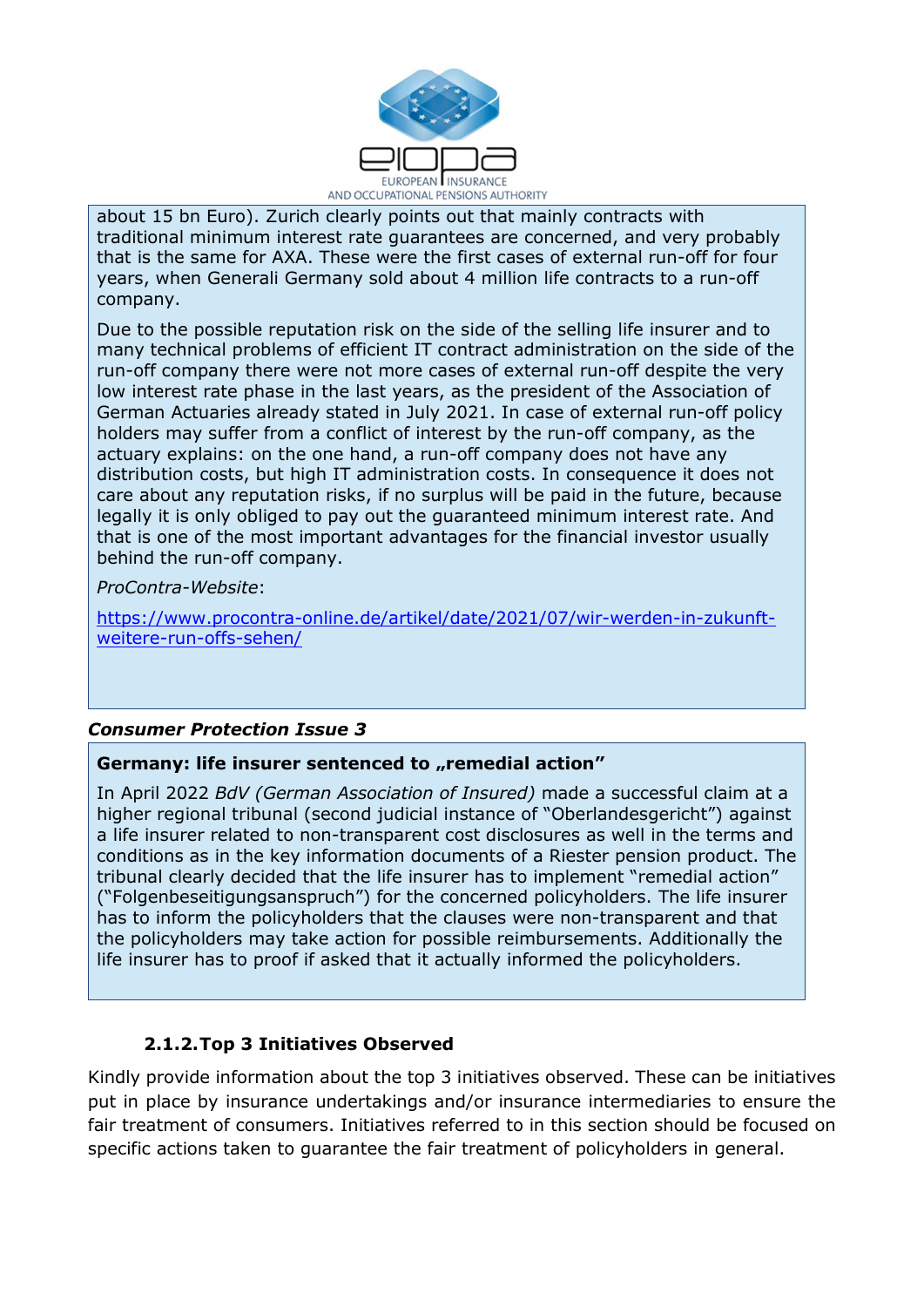

Note: The wording 'first', 'second', and 'third', is not meant to rank the top 3 initiatives.

# Initiative 1

## Germany: Natural Catastrophe Insurance

In April 2022 BdV (German Association of Insured) was asked by the regional Ministry of Justice of North Rhine-Westfalia in Düsseldorf for a statement on the possible implementation of a mandatory natural catastrophe insurance. Based on estimations of GDV (Association of German Insurers) in April 2021 that only about 46% of home owners in Germany are assured against natural catastrophes (including very important regional differences of coverage), and in order to avoid any ongoing "charity hazard" (state, i.e. tax payers, pay huge part of indemnities), BdV advocates the mandatory NatCat insurance based on the tri-parted responsibility of home owners, of insurers and of the state based on a common pool for indemnities.

# Initiative 2

#### Germany: Broker's websites of tariffs comparisons sentenced

The German member of BEUC (VZBV) brought successful actions against two major comparison websites of insurance tariffs (against Check24 in September and Verivox in October 2021). In fact these two comparison websites are insurance brokers, and they breached law for not disclosing all necessary background information on their comparisons of third party liability insurances. They did not disclose the limited number of compared insurers (just about half of all insurers of this sector), the fact that only insurers which pay commissions to these brokers were taken into consideration, and the fact that on the websites of the brokers there was not any explicit hint related to the restricted choice of liability insurance contracts for the consumers.

#### Initiative 3

#### Germany / France: First independent analysis of SFCR of life insurers on European level in 2021 (two events):

In June 2021 the independent analyst Carsten Zielke (Aachen, member of EFRAG) published in cooperation with Better Finance (Brussels) and the German Associaton of Insured (BdV / Hamburg) a comparative analysis on the transparency of SFCRs of life insurers in five European countries (France, Germany, Italy, The Netherlands and Spain). While German life insurers are ranked first with regard to transparency and understandability of SFCR, they and French life insurers have to be criticized mainly due to non-transparent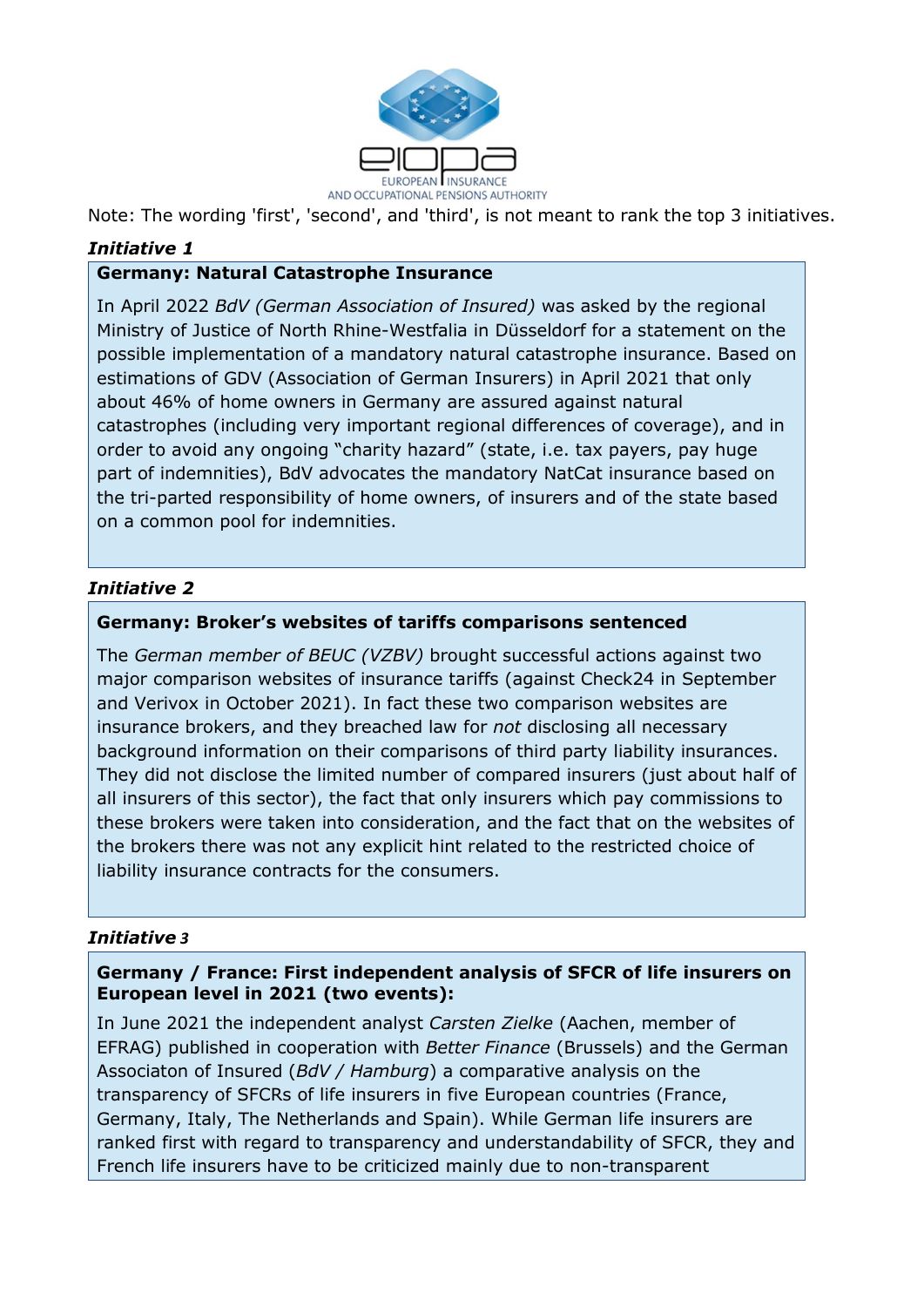

procedures of profit participation (from collective to individual redistribution). Italian and Spanish life insurers are depending too strongly from government bonds of their own states (lack of diversification of their assets), while Dutch life insurers have the highest margins and biggest risk margin.

Better Finance Website:

l.

https://betterfinance.eu/event/press-conference-solvency-reports-sfcr-underexamination-the-body-mass-index-of-german-selected-european-life-insurers/

In November 2021 there was a follow-up event, i.e. a public expert discussion on the methodology and results of this study, which was fully supported by the EIOPA chair Petra Hielkema:

https://betterfinance.eu/event/expert-talk-solvency-reports-sfcr-2020-underexamination-disruption-of-european-insurers-in-times-of-financial-repression/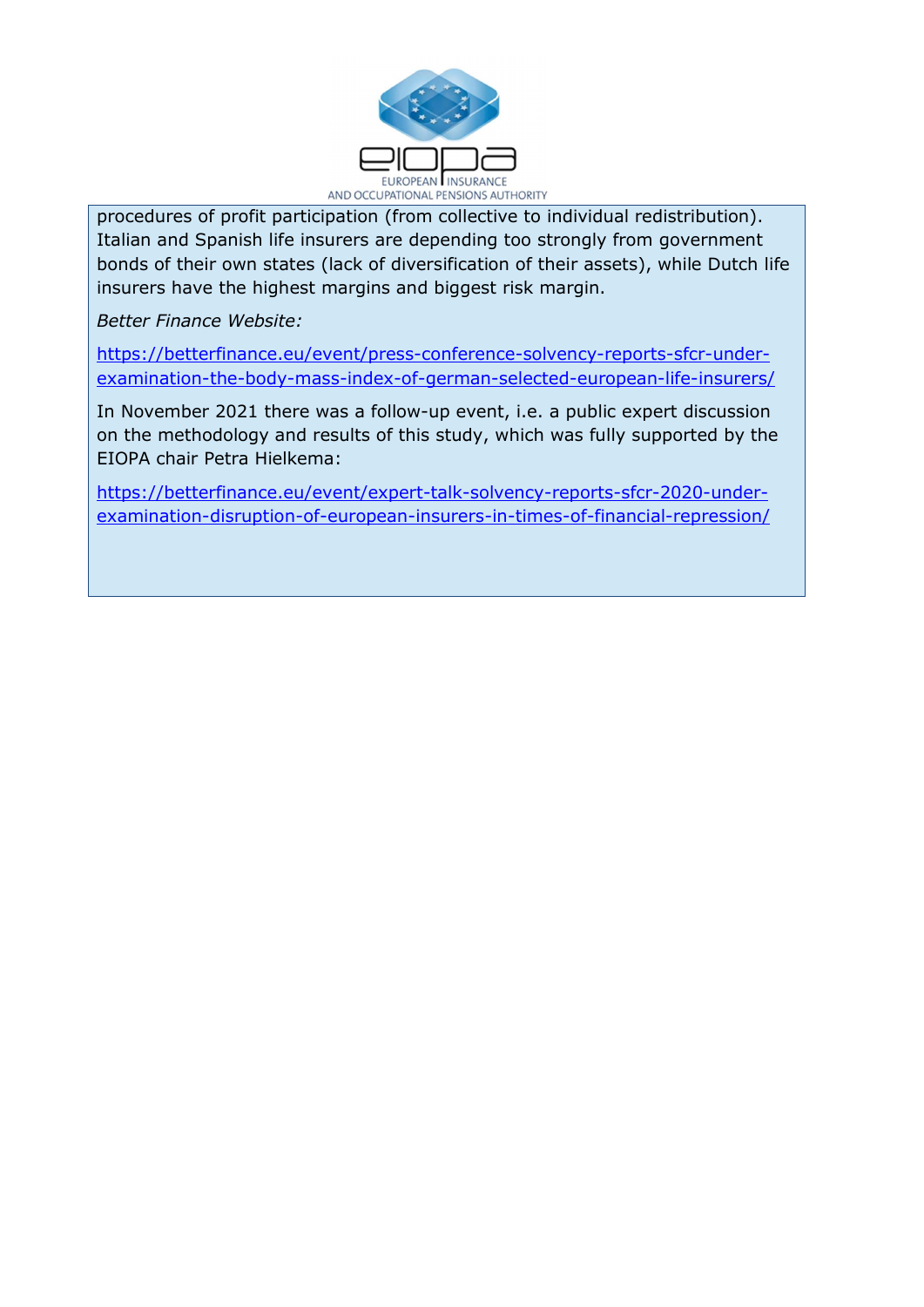

# 2.2. Product related trends

You are invited to explain how the demand and/or offer for the below insurance products has increased/decreased/remained unchanged, during 2021. Please, where relevant, refer to any possible financial innovations, market developments, or positive/improved consumer outcomes you may have observed. Note the specific questions included are aimed at guiding the feedback sought but any issue/trend observed in relation to the products presented below is welcomed.

┓

| <b>Product</b><br>categories | Developments in demand / offer / financial innovations /<br>market environment / market practices / consumer<br>protection                                                                                                                                                                                                                                                                                                                                                                                                                        |
|------------------------------|---------------------------------------------------------------------------------------------------------------------------------------------------------------------------------------------------------------------------------------------------------------------------------------------------------------------------------------------------------------------------------------------------------------------------------------------------------------------------------------------------------------------------------------------------|
| Life insurance -             | Germany: Classic life insurances "en baisse"                                                                                                                                                                                                                                                                                                                                                                                                                                                                                                      |
| with profit                  | Following to the figures published by GDV (Association of German<br>Insurers) in July 2021, the new business of classical life insurances<br>decreased by 13,4% of concluded contracts (about 392.000<br>contracts), but still represents much higher figures than unit-linked<br>products (about 48.500 contracts; increase of 1%). Classical life<br>insurance product represent a market share of 8,4% and unit-linked<br>products only about 1%.                                                                                              |
|                              | New business of classical pension products decreased by 12,5%,<br>but new business of unit-linked pensions increased by 42,0%, so<br>they have nearly the same market share $(7,5\% / 6,8\%)$ . Most<br>important are hybrid pension products which represent a market<br>share of 32,5%, though new business decreased by 7,8% (all<br>figures related to the number of concluded contracts). The total<br>amount of the insured sums by unit-linked products increased even<br>stronger than the number of concluded contracts (46,8% / 42,0%). |
|                              | Even though for all sectors of life-insurances there is a decrease of<br>9,6% of contract conclusions (down to 4,7 million contract<br>conclusions in 2020), the cost rate for administration (2,1 $\%$ ) and<br>for distribution $(4,4\%)$ remained the same in 2019 and in 2020<br>(percentage of GWP). This result is astonishing, because in the last<br>years cost reductions by the life insurers were implemented (at<br>least following to their own statistics).                                                                         |
|                              | GDV-Publication: Deutsche Lebensversicherung in Zahlen 2021.<br>Alle Statistiken in einem Heft (Medieninformation 05.07.2021).                                                                                                                                                                                                                                                                                                                                                                                                                    |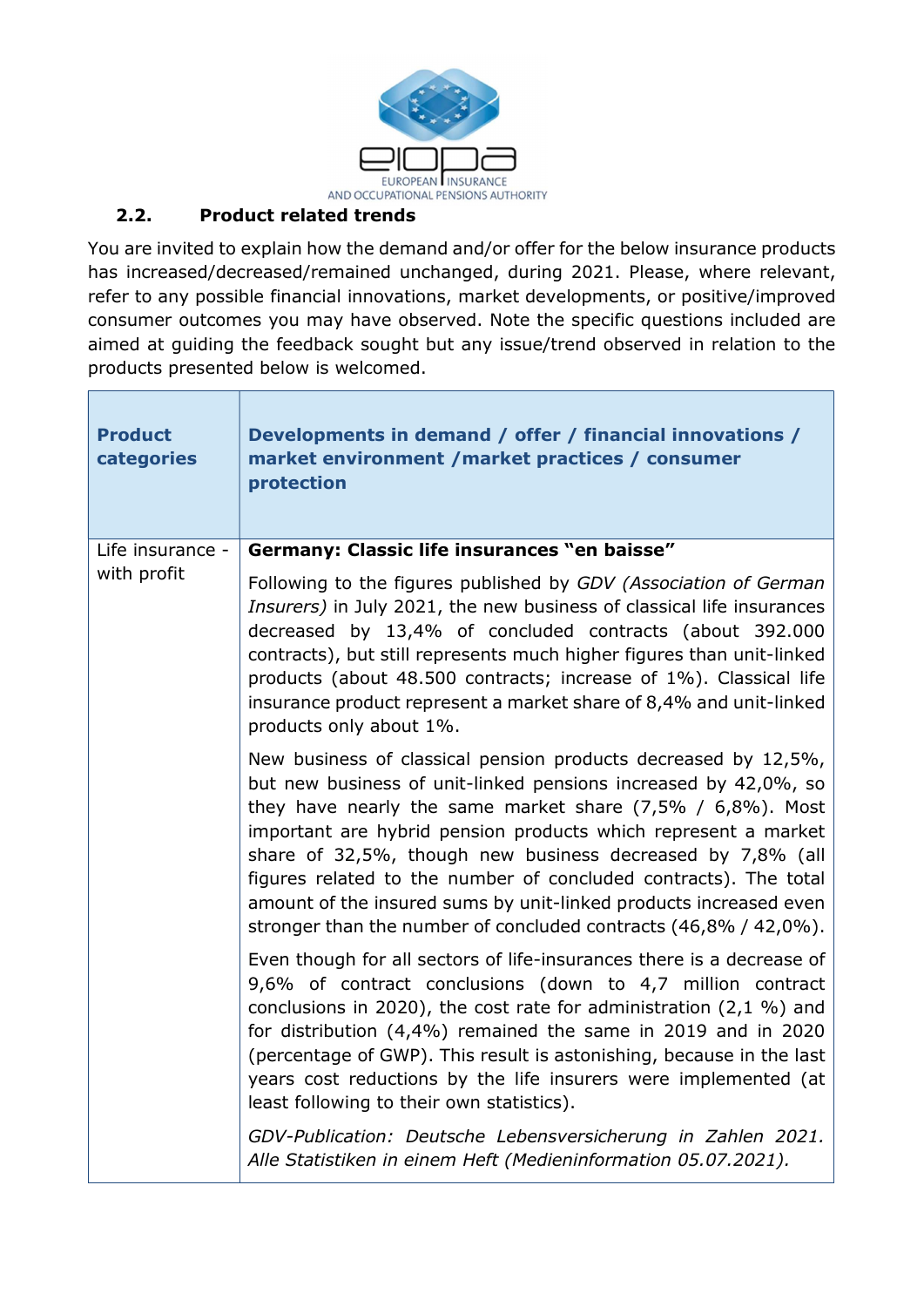

l,

|                  | In its annual report $-$ this time published in February 2022 - the<br>rating agency Assekurata in Cologne confirmed the decreasing<br>importance of classical life insurances, as only 21 from 46 German<br>life insurers offer this product to their clients at all. The annual<br>surplus for all life insurances with guarantees remained nearly the<br>same in 2021 (2,61%), but old contracts with higher guarantees<br>are more stable than newer contracts with less guarantees which<br>may question the inter-generational balance (from 1 January 2022<br>on the guaranteed minimum interested rate of new contracts must<br>not exceed 0,25% for the investment part of the premium<br>compared to 4% in 1999).<br>With regard to inflation Assekurata shows a negative real return for |
|------------------|-----------------------------------------------------------------------------------------------------------------------------------------------------------------------------------------------------------------------------------------------------------------------------------------------------------------------------------------------------------------------------------------------------------------------------------------------------------------------------------------------------------------------------------------------------------------------------------------------------------------------------------------------------------------------------------------------------------------------------------------------------------------------------------------------------|
|                  | new contracts: a classical life insurance contract concluded in 2015<br>or 2016 (based on a quaranteed minimum interest rate of 1,25%)<br>currently obtains a total benefit of 1,79% on the gross premiums,<br>while inflation in 2021 was at $3,1\%$ . This is clearly a case of<br>"monetary illusion".                                                                                                                                                                                                                                                                                                                                                                                                                                                                                           |
|                  | Assekurata-Website:                                                                                                                                                                                                                                                                                                                                                                                                                                                                                                                                                                                                                                                                                                                                                                                 |
|                  | https://www.assekurata-rating.de/2022/02/10/assekurata-<br>marktstudie-zu-ueberschussbeteiligungen- und-garantien-2022/                                                                                                                                                                                                                                                                                                                                                                                                                                                                                                                                                                                                                                                                             |
| Life insurance - |                                                                                                                                                                                                                                                                                                                                                                                                                                                                                                                                                                                                                                                                                                                                                                                                     |
| unit linked      | Germany: NCA analyses "effective costs" of unit-linked<br>products:                                                                                                                                                                                                                                                                                                                                                                                                                                                                                                                                                                                                                                                                                                                                 |
|                  | In March 2022 BaFin published in its monthly journal the results of<br>a survey on "effective costs" (RiY) of life insurance products. The<br>results clearly show that the unit-linked products are impacted by<br>strongly higher costs than traditional products with minimum<br>guarantees at any given contract duration (BaFin-Journal, März<br>2022, S. 15 - table: for ex. 1,28% versus 1,90% for contract<br>duration of 30 years).                                                                                                                                                                                                                                                                                                                                                        |
|                  | Additionally there were clear hints to possible conflicts of interest<br>in the distribution procedures of unit-linked products. In nearly<br>50% of the cases fund providers directly pay kick-back<br>commissions to distributors even without full information to the<br>life insurers. In consequence as well mandatory pre-contractual<br>disclosure on distribution costs as pre-contractual indication of                                                                                                                                                                                                                                                                                                                                                                                    |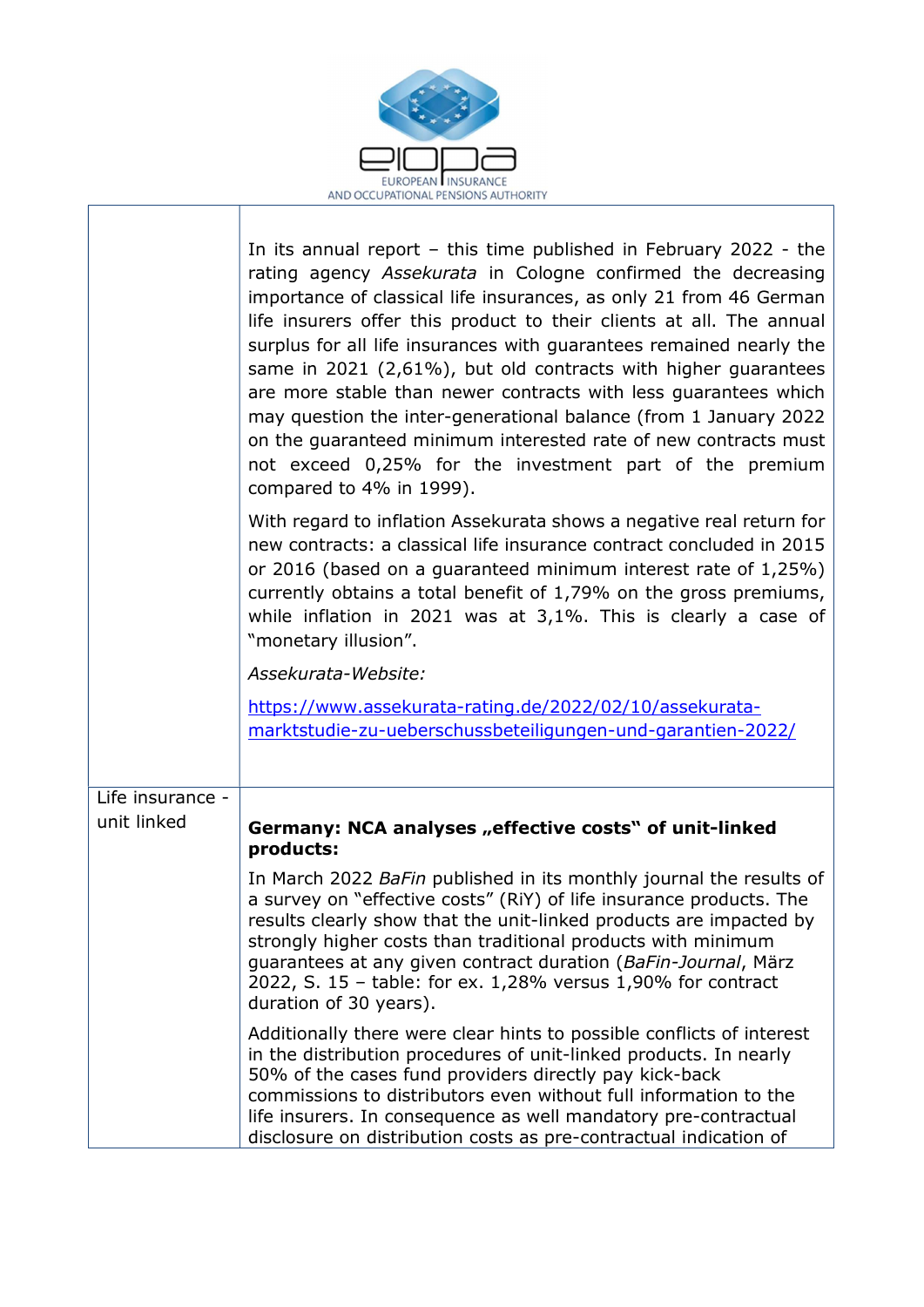

|                                                | AND OCCUPATIONAL PENSIONS AUTHORITY                                                                                                                                                                                                                                                                                                                                                                                                                                                                                                                                              |
|------------------------------------------------|----------------------------------------------------------------------------------------------------------------------------------------------------------------------------------------------------------------------------------------------------------------------------------------------------------------------------------------------------------------------------------------------------------------------------------------------------------------------------------------------------------------------------------------------------------------------------------|
|                                                | possible conflicts of interest following to IDD may be incomplete<br>for potential policyholders.                                                                                                                                                                                                                                                                                                                                                                                                                                                                                |
|                                                | By its press release of 29 March 2022 BdV strongly supported the<br>publication of these results by BaFin and pointed out that the<br>burden of costs are even stronger for policyholders, if costs are<br>not considered in relation possible yields but to actual premiums<br>which may be up to one third.                                                                                                                                                                                                                                                                    |
|                                                | BdV press release of 29 March 2022:                                                                                                                                                                                                                                                                                                                                                                                                                                                                                                                                              |
|                                                | https://www.bundderversicherten.de/presse-und-<br>oeffentlichkeitsarbeit/pressemitteilungen/lebensversicherer-                                                                                                                                                                                                                                                                                                                                                                                                                                                                   |
|                                                | verstossen-gegen-das-versicherungsprinzip                                                                                                                                                                                                                                                                                                                                                                                                                                                                                                                                        |
| Mortgage life<br>insurance                     |                                                                                                                                                                                                                                                                                                                                                                                                                                                                                                                                                                                  |
| Other life<br>insurance<br>(please<br>explain) | Germany: Life insurances for children assessed<br>inappropriate                                                                                                                                                                                                                                                                                                                                                                                                                                                                                                                  |
|                                                | In April 2022 the German Association of Insured (BdV) published a<br>return calculation for a currently offered contract of life insurance<br>for children ("KidsPolice"): if the parents of a child of nine years in<br>2022 (and later the child itself) pay a monthly premium of 25 Euro<br>until the age of 67, from 2080 on this person would receive a<br>monthly annuity of 9,53 Euro. This example shows that any long-<br>term investment in ETFs or other securities would achieve better<br>returns.                                                                  |
|                                                | BdV presse release of 01 April 2022:                                                                                                                                                                                                                                                                                                                                                                                                                                                                                                                                             |
|                                                | https://www.bundderversicherten.de/presse-und-<br>oeffentlichkeitsarbeit/pressemitteilungen/kidspolice-ist-kaese                                                                                                                                                                                                                                                                                                                                                                                                                                                                 |
|                                                | Of course the insurer of this "KidsPolice" rejected this calculated<br>example by insisting on the multiple choices of included funds and<br>on tax reliefs related to this kind of contract. But from consumers<br>perspective one of the most relevant critical issues with regard to<br>"value for money" is the inextricable mixture of risk coverage and<br>saving procedure fixed for such an overly long period (more than<br>50 years of savings and again 20 or more years of payouts) under<br>completely uncertain micro-prudential and macro-economic<br>conditions. |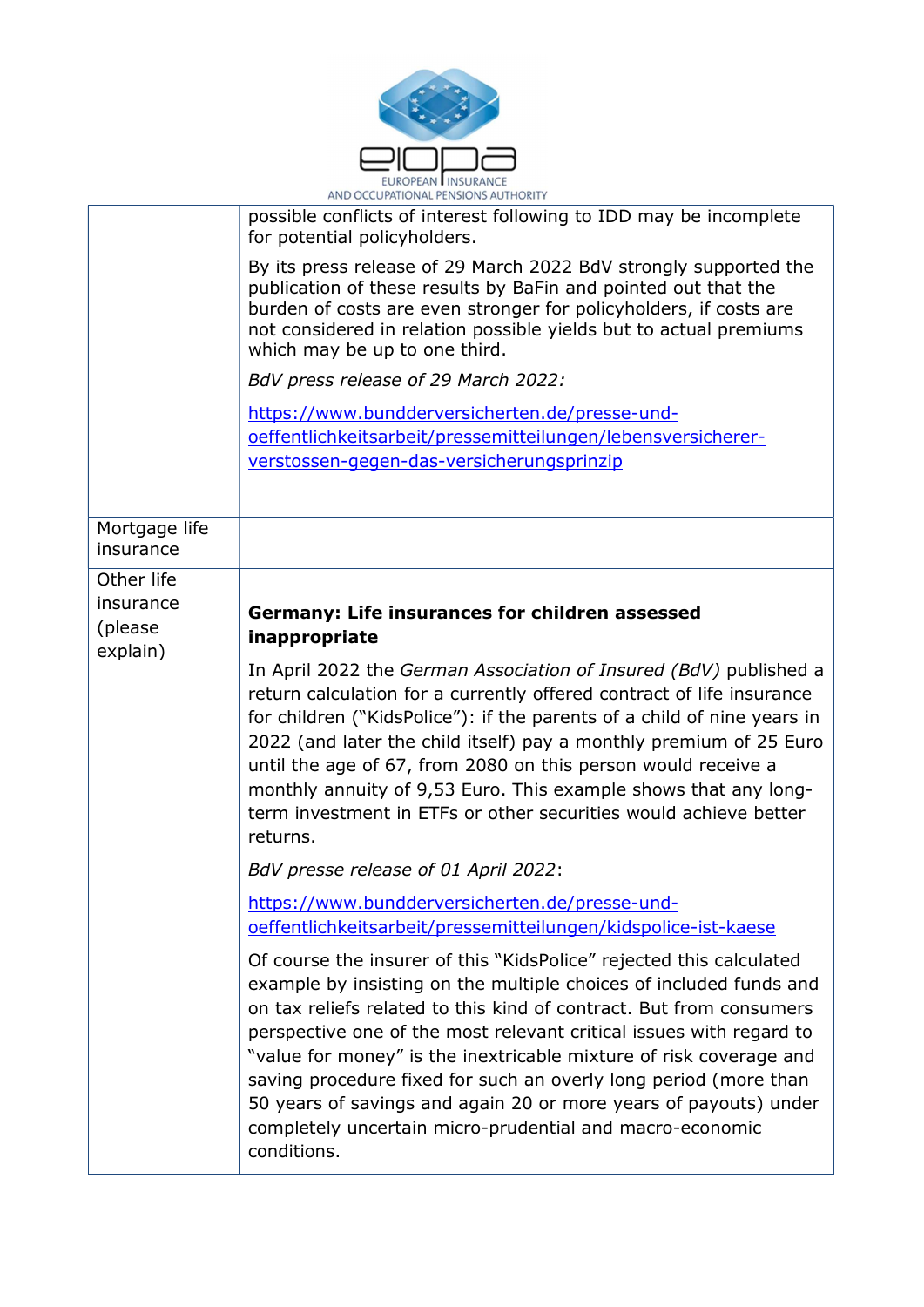

 $\overline{\phantom{a}}$ 

| Payment    |                                                                                                                                                                                                                                                                                                                                                                                                                                                                                                                                                                                                                                                                                                                                                                                                                                                                |
|------------|----------------------------------------------------------------------------------------------------------------------------------------------------------------------------------------------------------------------------------------------------------------------------------------------------------------------------------------------------------------------------------------------------------------------------------------------------------------------------------------------------------------------------------------------------------------------------------------------------------------------------------------------------------------------------------------------------------------------------------------------------------------------------------------------------------------------------------------------------------------|
| Protection |                                                                                                                                                                                                                                                                                                                                                                                                                                                                                                                                                                                                                                                                                                                                                                                                                                                                |
| Insurance  |                                                                                                                                                                                                                                                                                                                                                                                                                                                                                                                                                                                                                                                                                                                                                                                                                                                                |
| Motor      |                                                                                                                                                                                                                                                                                                                                                                                                                                                                                                                                                                                                                                                                                                                                                                                                                                                                |
| insurance  |                                                                                                                                                                                                                                                                                                                                                                                                                                                                                                                                                                                                                                                                                                                                                                                                                                                                |
|            | Germany: many product innovations (pay-as-you-drive<br>tariffs / Electric Vehicles)                                                                                                                                                                                                                                                                                                                                                                                                                                                                                                                                                                                                                                                                                                                                                                            |
|            | In November 2021 the German Association of Actuaries (DAV)<br>published a study in which it was shown, how strongly car drivers<br>may reduce their individual motor premiums by a prudent way of<br>driving. So-called "Telematik"-tariffs are mainly chosen by those<br>drivers who represent "good risks" in the perspective of the<br>insurers, and the number of contract conclusions is steadily<br>increasing (in only two years the most important motor insurer<br>has sold more than 400.000 contracts).                                                                                                                                                                                                                                                                                                                                             |
|            | While the actuaries even come to the conclusion that pay-as-you-<br>tariffs may reduce the total amount of motor premiums $-$ by<br>incentivising prudent car driving behaviour -, other market<br>observers criticise the increasing spread of individual premiums<br>which may endanger the fundamental insurance principle of risk<br>pooling itself. As the market competition in the motor insurance<br>branch is very intense (the combined ratio in average is negative),<br>the enforced use of pay-as-you-go-tariffs may lead to negative<br>selection effects by an over-proportionate increase of premiums<br>for "bad risks" drivers.                                                                                                                                                                                                              |
|            | Due to the increasing market share of Electric Vehicles (EV) -<br>about 25% of all new registered cars in Germany in 2021 - motor<br>insurers enforce risk coverage innovations (inclusion of<br>rechargeable batteries and wallboxes, theft of charging cable,<br>etc.). Some insurers even reduce the total EV premium up to 25%<br>in comparison to a traditional combustion motor car premium<br>Most motor insurers assess that there is no evidence for an<br>increase of fire risks related to EV. Nevertheless in average EV<br>repairs are about 30% more expensive than those of traditional<br>combustion motor cars, in consequence motor premiums will have<br>to be raised the more important the market share of EV will be. In<br>April 2022 the consumer magazine Finanztest published a<br>comparison of current EV motor insurance tariffs. |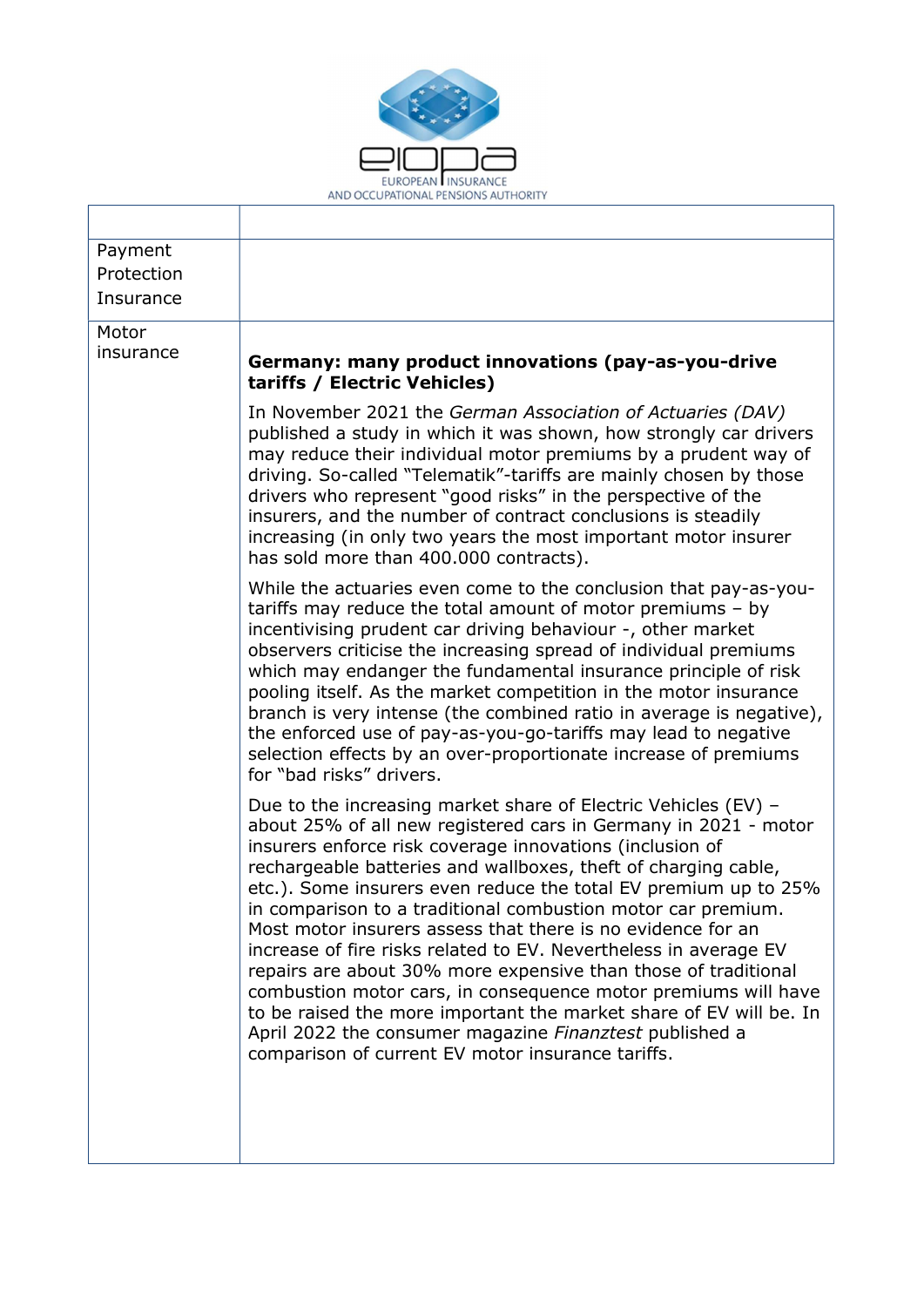

٦

l,

| Household              |                                                                                                                                                                                                                                                                                                                                                                                                                                                                                                                                                                                                                                                                                |
|------------------------|--------------------------------------------------------------------------------------------------------------------------------------------------------------------------------------------------------------------------------------------------------------------------------------------------------------------------------------------------------------------------------------------------------------------------------------------------------------------------------------------------------------------------------------------------------------------------------------------------------------------------------------------------------------------------------|
| insurance              | <b>Germany: Home owner and home content insurances</b>                                                                                                                                                                                                                                                                                                                                                                                                                                                                                                                                                                                                                         |
|                        | In July 2021 in Western parts of Germany (about 50 km in the<br>south of Cologne) there was an extremely heavy rain event.<br>Following to the Association of German Insurers (GDV) the total<br>amount of insured losses was at about 8,2 bn Euro, which were<br>the highest indemnities paid for natural catastrophes in Germany<br>since the 1950s. In January 2022 BaFin (NCA) and the Insurance<br>Ombudsman (Berlin) reported both from relatively few cases of<br>delayed or refused indemnities by insurers. Following to several<br>lawyers these cases were related in majority to one regional<br>insurer.                                                          |
| Accident and<br>Health |                                                                                                                                                                                                                                                                                                                                                                                                                                                                                                                                                                                                                                                                                |
| insurance              | <b>Germany: Health and professional disability</b>                                                                                                                                                                                                                                                                                                                                                                                                                                                                                                                                                                                                                             |
|                        | Several cases of judicial procedures against health insurers were<br>reported due to ongoing non-transparent information on premium<br>increase. In December 2020 the Federal Court of Justice<br>("Bundesgerichtshof") had decided that health insurers have to<br>inform their clients on the calculation parameters of any premium<br>increase (increased reimbursements or mortality). In 2022 the<br>average premium increase $(4,1\%)$ was less than in 2021 $(6,9\%)$ ,<br>but there were strong differences in individual cases (up to<br>17,6%; cf. monthly journal: Versicherungswirtschaft, February<br>$2021$ ).                                                   |
| Travel<br>insurance    | Germany: actions against uncertain definitions of covered<br>risks                                                                                                                                                                                                                                                                                                                                                                                                                                                                                                                                                                                                             |
|                        | Trip cancellation insurances mostly have a clause which includes<br>"unexpected serious illness" ("unerwartet schwere Krankheiten") as<br>reason for trip cancellation. But the insurer did not explain in its<br>terms and conditions which illness could be considered as<br>"unexpected" as well as "serious" (e.g. pneumonia or influenza).<br>That is why BdV considered this clause as non-transparent and<br>therefore not applicable and went to court. After several years the<br>judicial procedures of appeal have reached the highest level of the<br>Federal Court of Justice ("Bundesgerichtshof"), but a date for the<br>final decision is still not yet fixed. |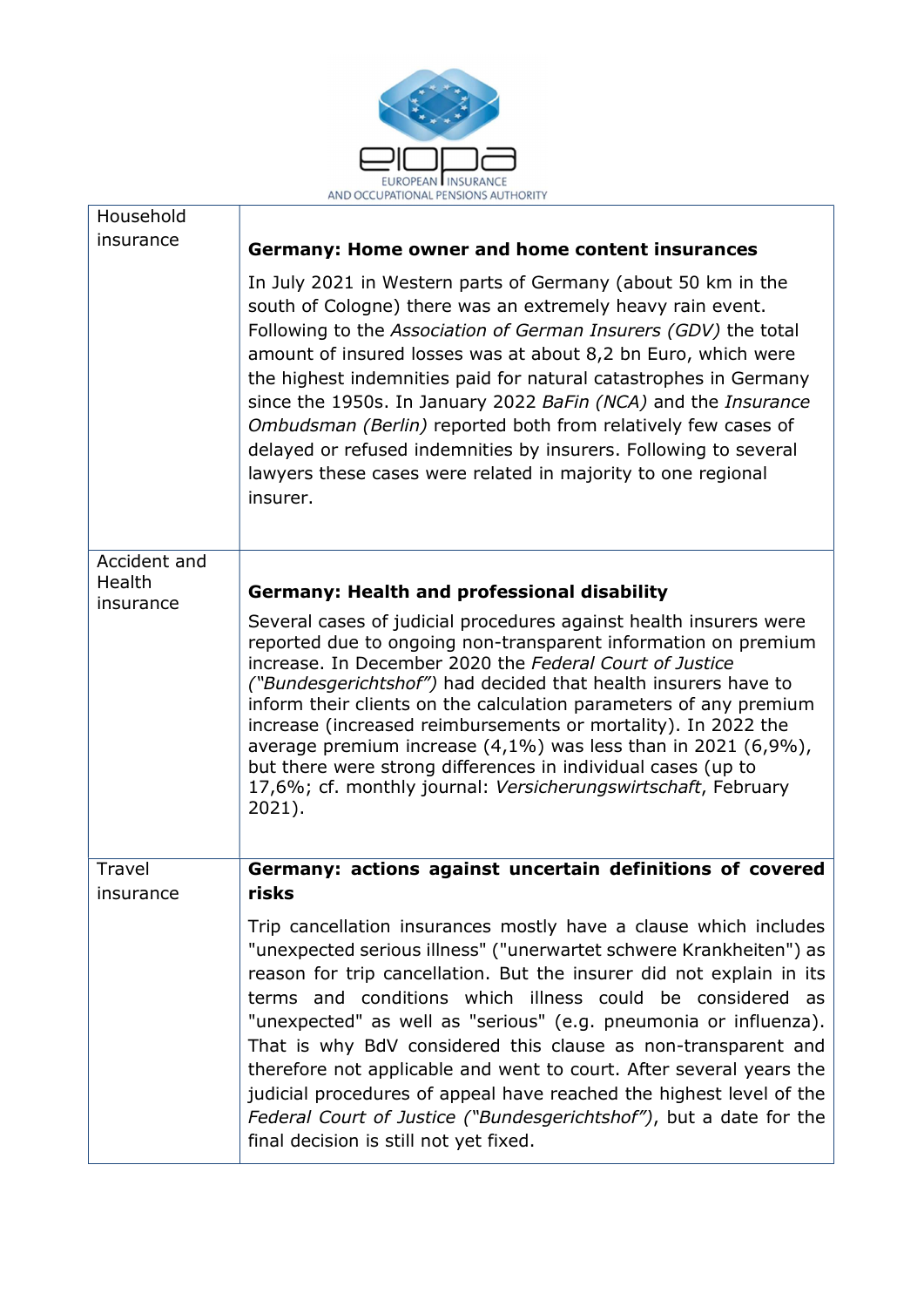

٦

l,

| Mobile phone<br>and other<br>gadget<br>Insurance      |                                                                                                                                                                                                                                                                                                                                                                                                                                                                                                                                                                                                                                                                                                                                                                                                                                                                                                                                                |
|-------------------------------------------------------|------------------------------------------------------------------------------------------------------------------------------------------------------------------------------------------------------------------------------------------------------------------------------------------------------------------------------------------------------------------------------------------------------------------------------------------------------------------------------------------------------------------------------------------------------------------------------------------------------------------------------------------------------------------------------------------------------------------------------------------------------------------------------------------------------------------------------------------------------------------------------------------------------------------------------------------------|
| Other non-life<br>(please                             | <b>Germany: Legal expenses</b>                                                                                                                                                                                                                                                                                                                                                                                                                                                                                                                                                                                                                                                                                                                                                                                                                                                                                                                 |
| explain)                                              | There is an ever stronger competition between traditional legal<br>expenses insurers and so-called "legal tech" providers. The latter<br>are not paid like traditional lawyers by the premiums of the policy<br>holders, but by a proportion of the gain in case of success of the<br>claim. As in Germany there are about 160.000 lawyers, the legal<br>techs often make advertisement as "consumer protectors" based<br>on Artificial Intelligence and specialized on collective redress. As<br>the combined ratio in this insurance branch is more than 100%<br>(i.e. no profits in average) the competition is becoming even<br>stronger ("clients fishing"). In order to circumvent this competition<br>one of the most important insurers specialised in legal expenses<br>founded its own legaltech company, which after some<br>commercially successful years it now dissolves and transfers the<br>new clients to the mother company. |
|                                                       | The Federal Court of Justice ("Bundesgerichtshof") decided in<br>September 2021 that lawyers are not obliged in all cases to make<br>claim if success are is very improbable (in order to reduce costs).<br>Until now this branch is still protected by an over-arching "inertia"<br>of the clients and the non-transparency of "consumerism" by the<br>legal techs. But this situation may not last for ever, as<br>digitalization of communication and of information is growing (cf.<br>Versicherungswirtschaft, February 2021).                                                                                                                                                                                                                                                                                                                                                                                                            |
| Other,<br>including non-<br>product related<br>issues | <b>Germany: Cyber risks</b>                                                                                                                                                                                                                                                                                                                                                                                                                                                                                                                                                                                                                                                                                                                                                                                                                                                                                                                    |
|                                                       | Since February 2022 there is an increased demand for cyber risk<br>policies by companies especially due to the Russian military<br>invasion of Ukraine. There were media reports with regard to<br>already concluded contracts that there might be judicial problems<br>with regard to the so-called "war clause". Any indemnity may be<br>excluded if in the contract there is such a clause which usually is.<br>But it must be proved that an actual cyber attack has been                                                                                                                                                                                                                                                                                                                                                                                                                                                                  |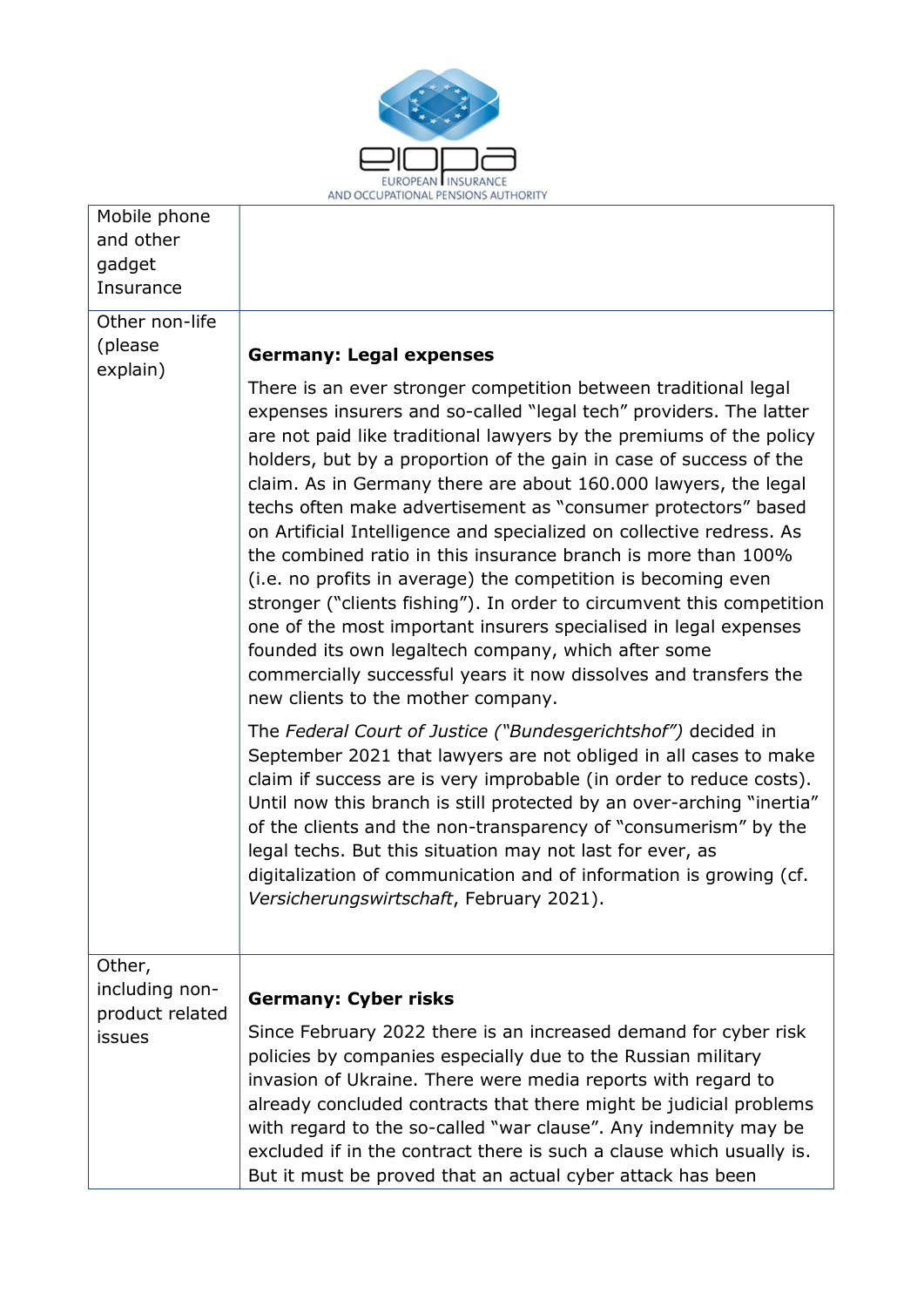

 $\overline{a}$ committed by a person working for the state – in this case the Russian state. If this is not the case, the clause cannot be applied. So again it is a question of possibly undetermined judicial terms and conditions and their eventual judicial interpretation, if indemnity will be paid or not. There were already warnings that this undetermined judicial status quo will lead to a reputation risk for the insurers like during the recent pandemic due to disputed cases of business interruption policies.

# 2.3. Focus topics

In addition, you are invited to provide input on the following focus topics:

# 2.3.1.Greenwashing

Greenwashing is the risk of portraying the insurance company as sustainable and of marketing products as allegedly meeting ESG standards while the green claims are unsubstantiated. This is a risk which can emerge in different phases including: (1) business model and management in relation to portraying the company as being sustainable as marketing technique; (2) manufacturing in relation to identifying products as green when they are not; and (3) sale & distribution in relation to portraying products as being green when they are not.

Q1: In your market(s) have you observed an increase in offering of products with "sustainable/green" features (e.g. underlying "green" funds)? Have you observed an increase in consumer appetite for these types of products? Please give more information below.

Q2: In your market(s) have you observed evidence of greenwashing as described above? If so please indicate for which type of products this evidence relates to (e.g. unit-linked, with-profit, hybrids), and at what stage of the product lifecycle was greenwashing identified (e.g. Business model and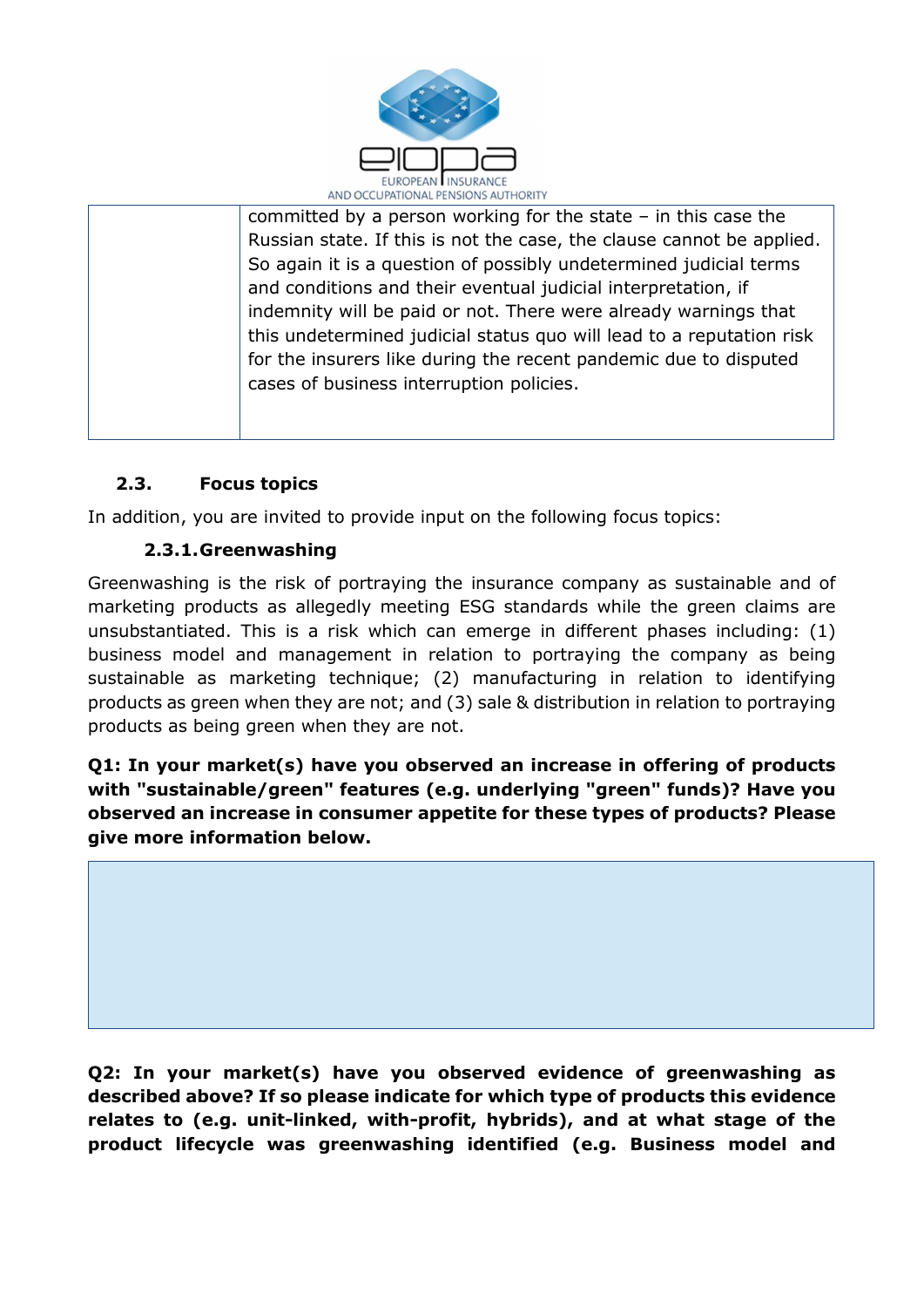

AND OCCUPATIONAL PENSIONS AUTHORITY<br>management, Manufacturing, Sales & distribution). Please give more information below.

#### Germany: case of DWS in 2021

In August 2021 the German investment company DWS was publicly accused by its former US fund manager responsible for sustainability to facilitate "green washing" by their own investment funds. In consequence the DWS stocks sharply dropped. But in fact the case is quite complicate: already several years before DWS had stipulated rather strict criteria for labelling an investment fund as ESG conform. After having started to work for DWS, it could not unequivocally be clarified, if the US fund manager did not want to apply these DWS-specific ESG criteria, or if DWS itself did not apply them correctly following to its own rationale. In consequence the US manager was fired by DWS after only several months in 2021. As well the American SEC as the German BaFin started an investigation in this case, but results are not yet published. In January 2022 the US manager lost the action against DWS for being fired.

Policyholders who clearly want to include ESG conform investments funds in their unitlinked policies may be concerned by this case, as in Germany DWS is one of the most important investment companies and their investment products being included in unitlinked policies. This case is a very important example in order to show the uncertainties and possible negative impacts of divergent criteria and taxonomies of ESG conform investments.

## Q3: For your market(s), please provide below your view with regard to Greenwashing. What are the main risks for consumers that you see? In your view, which actions/tools should be undertaken/implemented to mitigate such risks?

#### Germany: structural problem of "collective" asset allocation

Due to the special system of "collective" capital investment and asset allocation of German life insurers there is no "purely" ESG conform investment strategy possible. As long as the investment procedures for all classical tariffs will not be strictly be separated (following to ESG conform and to not ESG conform criteria), neither the invested assets nor the profit participations can be considered as fully ESG conform. This is due to the fact that - in contrast to UK life insurers for example - all tariffs are mixed in one big "collective" portfolio ("Deckungsstock") of the life insurer, in consequence "green washing" will always be possible.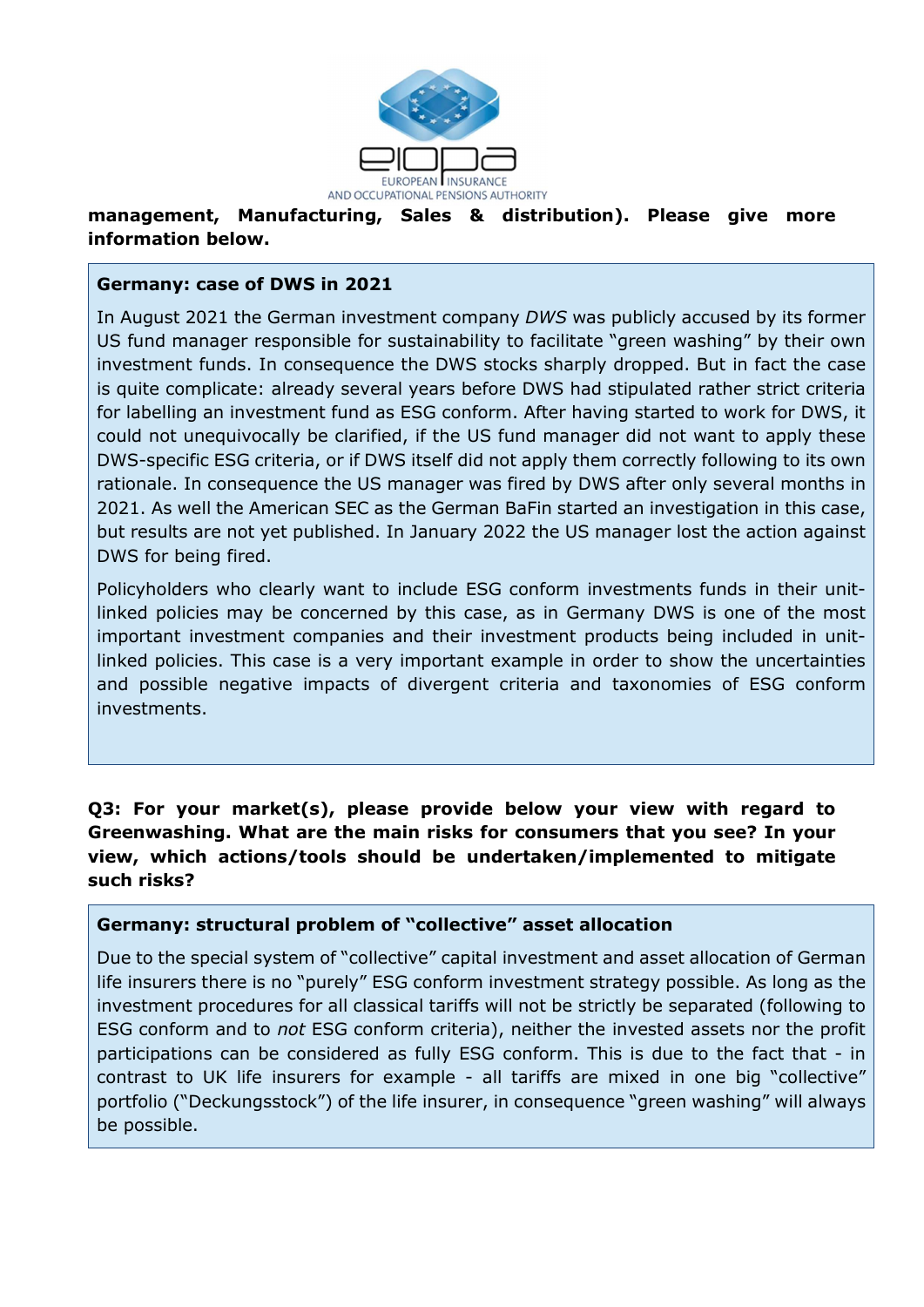

This is even true for unit-linked life products. During the contribution phase a separation of assets following to ESG criteria will be possible. But when the pay-out phase starts based on the calculations of longevity, the omnipresent "collective portfolio" ("Deckungsstock") comes into play and the mixture of benefits from ESG conform and not ESG conform assets will be present again. BdV and its economic advisor, Prof. Michael Ortmann (Berlin), issued a warning on this inevitable "green washing" by life insurers already in March 2020.

BdV- Press release of 11 March 2020:

l.

https://www.bundderversicherten.de/presse-undoeffentlichkeitsarbeit/pressemitteilungen/nachhaltige-altersvorsorge-mit-deutschenlebensversicherern-unmoeglich

# 2.3.2.Protection Gap

The Insurance Protection Gap measures the difference between optimal insurance coverage and actual coverage in every country. In other words, the protection gap describes uninsured losses in any given country. This gap is naturally dynamic and affected by many factors, such as economic strength, changes in GDP and population, as well as risks such as climate change, cyber, pandemics or technological and behavioural developments. In addition to these aspects this topic will also explore increases in protection gaps because of insurance providers cancelling coverage because the risk has become uninsurable  $-$  e.g., recent nat cat events  $-$  or too expensive to insurance – e.g., recent cancellations in assistance coverage and/or energy bills payment coverage because of sudden increases.

Q1: In your market(s) have you observed evidence of protection gaps as described above? If so please indicate for which type of products this evidence relates to (e.g. travel insurance, natural catastrophe coverage, cyber coverage), and at what stage of the product lifecycle were protection gaps identified (e.g. business model and management, manufacturing, sales & distribution). Please give additional information below.

## Germany: Protection gap in motor insurance due to behavioural biases.

Due to the very intense market competition in the motor insurance sector *BaFin (NCA)* has reported from cases that motor insurers increasingly offer contracts with a duration of less than one year (cf. BaFin-Journal, Februar 2022, S. 24-26). Background information is that following to the German insurance contract law motor insurance contracts may be cancelled each year latest in November in order to change the insurer for the next year. Many policyholders use this legal possibility for an "insurance hopping" in order to find the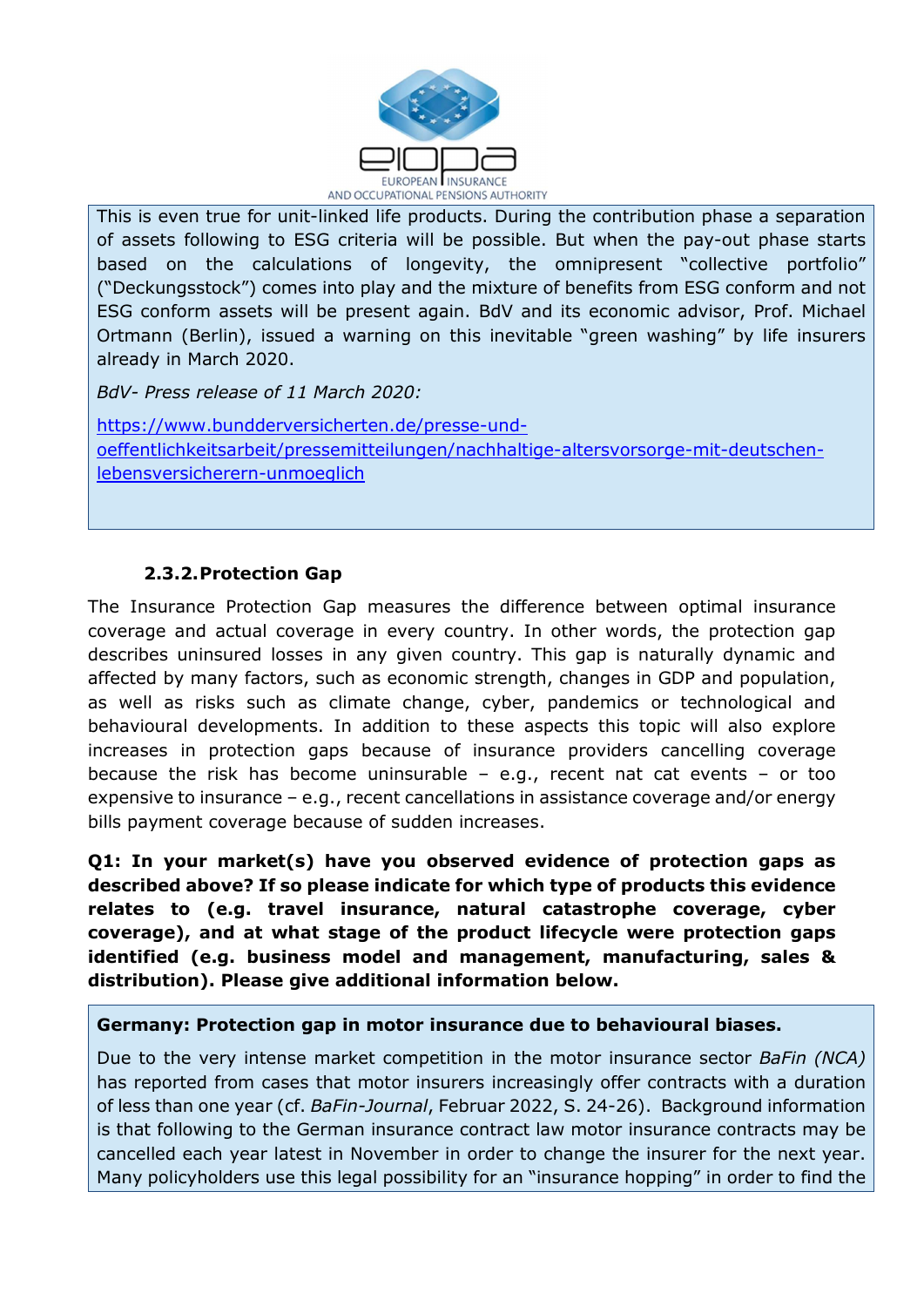

cheapest insurer for the next year. Consumer protection associations criticize as well the insurers as the consumers for this "race at the end of the year", because the cheapest contract does not imply the most adequate terms and conditions of the contract. The warning issued by BaFin in February 2022 shows additionally that this "race to the bottom" may even be accelerated during the year. Insurers have the responsibility the clearly stress towards their customers that if a contract is cancelled after a period less than one year, no car must be driven without a mandatory liability insurance coverage.

Q2: In your opinions, what are the main reason(s) leading to a protection gap in your market(s) (e.g. affordability, behavioural biases, exclusions, regulatory environment)? Can you provide some examples?

Germany: Cf. our comment on Q1.

l.

Q3: Please provide below your view with regard to the protection gap in your market. What are the main risks for consumers that you see? In your view, which actions/tools should be undertaken/implemented to mitigate such risks?

Germany: Cf. our comment on Q1.

## 2.3.3.Financial Health

Financial health or wellbeing is the extent to which a person or family can smoothly manage their current financial obligations and have confidence in their financial future. The aim would be to collect information on practices observed to ensure that insurance improves financial health by improving policyholder's resilience in managing financial shocks – via insurance savings products and payment protection products – and other shocks such as medical emergencies, fires, etc. – via other products.

Q1: For your market(s), please indicate below how consumers' financial health has evolved in the last 2 years, and how the insurance sector contributed to this evolution (e.g. positively, negatively)? Please give additional information below.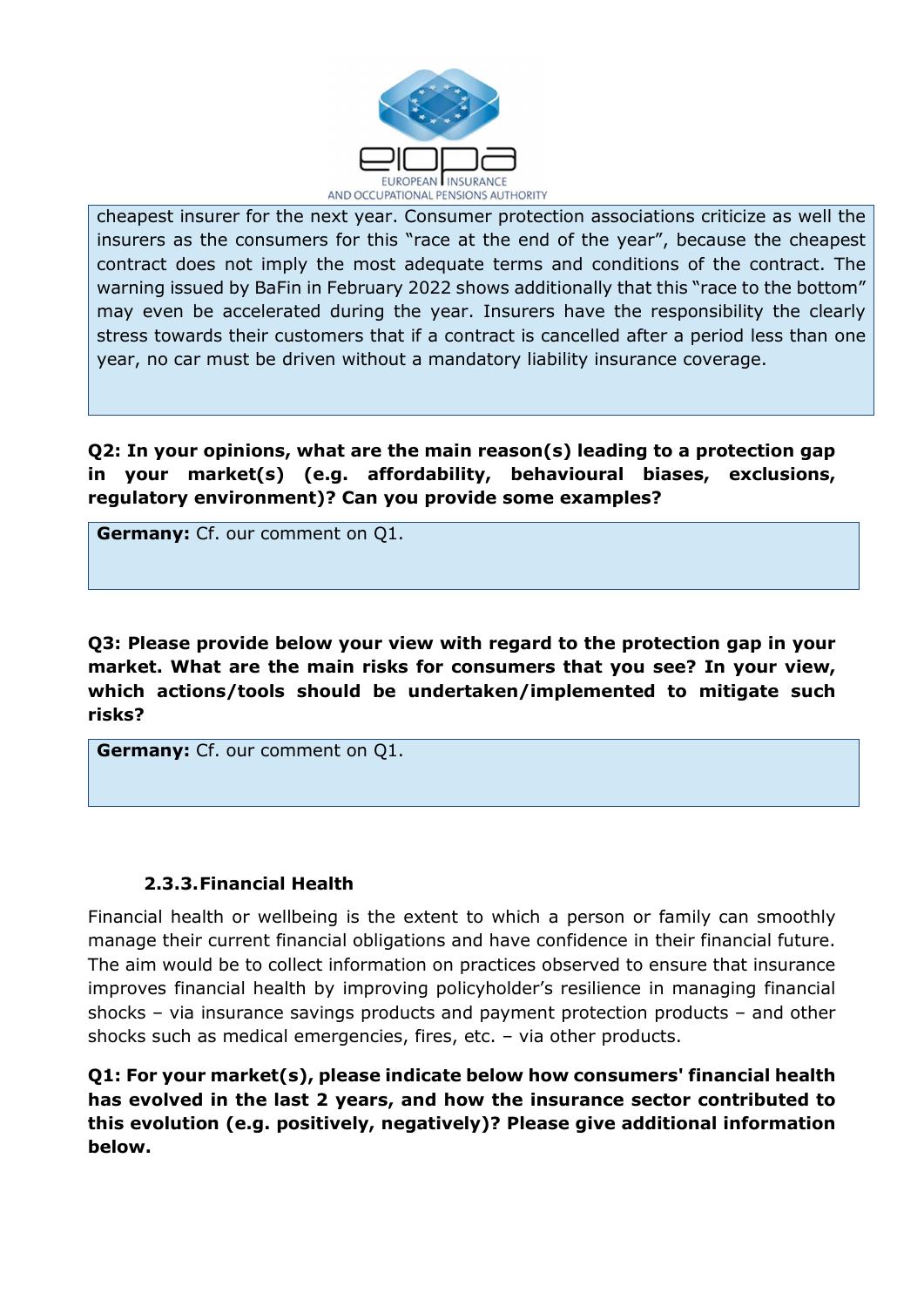

L

#### Germany: from low for long interest rates to stagflation – how do life insurers cope with these issues? Stronger risk of "monetary illusion" for consumers.

From January 2022 on the guaranteed interest rate for classical life insurances was fixed at 0,25% at maximum by the legislator. One of the most prominent insurance magazines stated therefore in a comment of 1 March 2022 that the "end of classical guaranteed products is sealed" (Zeitschrift für Versicherungswesen, Heft 05 / 2022, S. 123: "Von Garantien und Kosten"). The reason for this conclusion is that an interest rate of this level does not cover the costs of administration and of distribution of life insurers. So a "creative" possibility for life insurers to react is to reduce the level of guarantees (instead of 100% of gross premiums net of costs only 90%, 80% or even 60% for which the guarantee is given). The magazine clearly points out that this is a way for insurers to hide their problems of ongoing high costs (cf. our comment on life insurances with profit above). But with an increasing inflation up to five or more percent from this year on the "monetary illusion" becomes even more obvious and dangerous for policyholders. Additionally the macro-economic situation is all the more difficult for the insurers themselves because of the stronger impact of "financial repression" (ongoing much lower interest rates for government bonds as their most important asset class in comparison to inflation rate).

Following to the figures published by GDV in July 2021, there were about 82 million life insurance contracts (including term life contracts and private, but not occupational pensions) with a total amount of gross premiums of 99,9 bn Euro in 2020. Term life contracts represent about 15,7% of market share in life insurances.

GDV-Publication: Deutsche Lebensversicherung in Zahlen 2021. Alle Statistiken in einem Heft (Medieninformation 05.07.2021).

# Q2: Do you think manufacturers do sufficient efforts to ensure consumers' financial health/well-being?

Germany: On life insurers, cf. our comment on Q1.

Q3: Please provide below your view with regard to financial health in your market(s). What are the consumer risks most affecting financial health? In